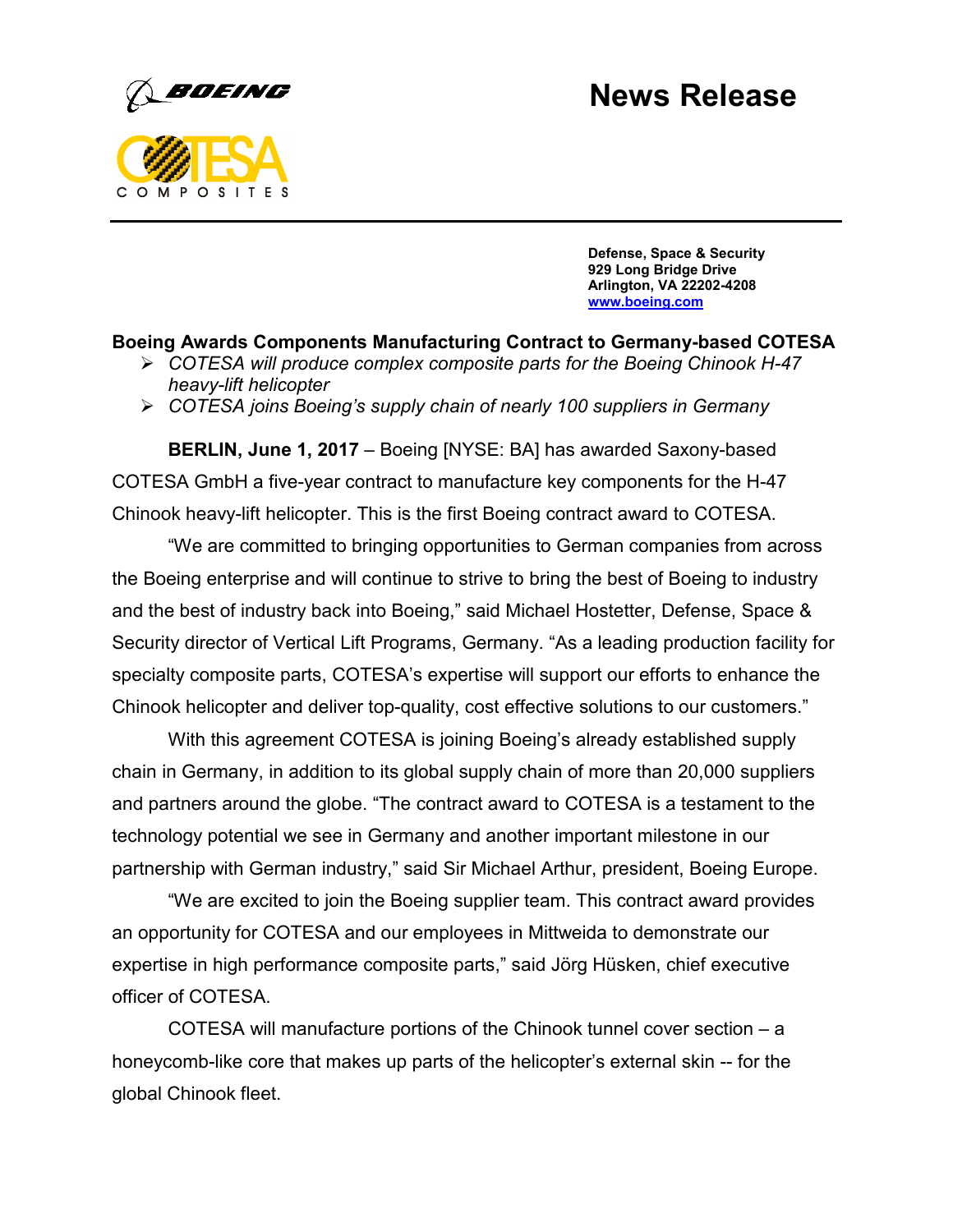"The Chinook is an industry-leading platform and a critical platform for the armed forces of 19 countries around the world," continued Hostetter. "Its proven ability to meet mission requirements, including humanitarian and disaster-relief operations, makes it even more important for us to continuously bring the best of industry to the platform – and that's the case with COTESA."

To date, Boeing has delivered more than 900 H-47 Chinook helicopters that are in operation in 19 countries, including eight NATO nations; Canada, Greece, Italy, Netherlands, Spain, Turkey, United Kingdom, and the U.S., allowing for increased interoperability between NATO nations during joint training and deployment operations worldwide.

## **About Boeing in Germany:**

Boeing has been an active partner in the German aerospace industry for decades. With 600 local employees in Germany, Boeing supports an additional 12,000 jobs through its suppliers and partners. In 2016, Boeing and its supply chain partners spent almost US\$1.3 billion with nearly 100 suppliers located across Germany. Boeing invests in a growing portfolio of research and technology projects with German industry, universities and research organizations, and engages in industrial partnerships with companies of all sizes across Germany that benefit the local economy.

## **About COTESA:**

COTESA is a leading supplier of high-quality composite components for aerospace and automotive qualified according to EN 9100 and NADCAP Composite. The company develops and manufactures customer-specific solutions for parts and assemblies at two sites with more than 600 employees. COTESA's focus is on complex CFRP-components as profiles, stiffeners and frames, multidimensional GFRP-sandwich structures, hybrid parts as CFRP-transmission shafts as well as the assembly of complete modules.

From technology to process development, COTESA offers the highest quality in prototype as well as serial manufacturing. Being involved in multiple long-term